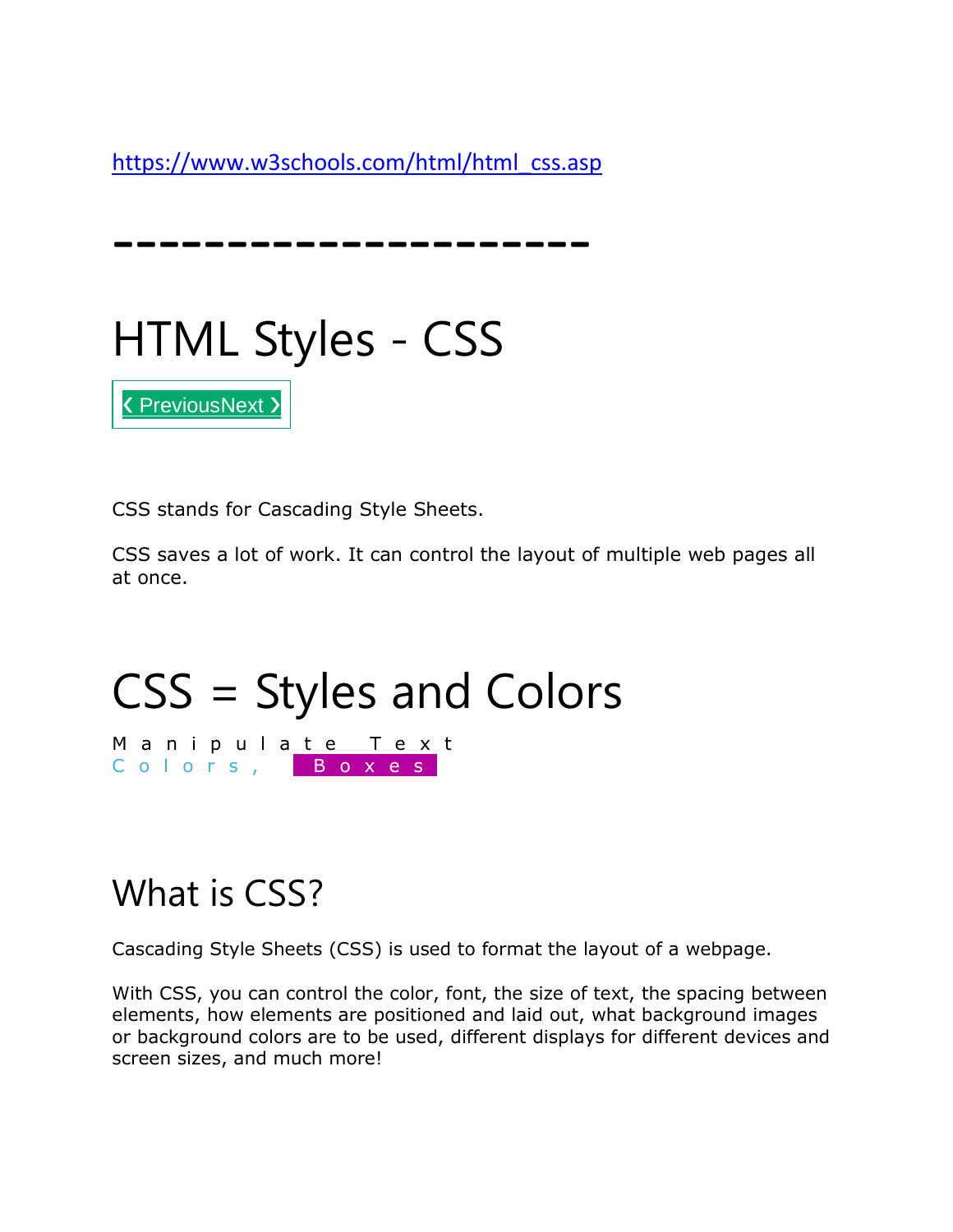**Tip:** The word **cascading** means that a style applied to a parent element will also apply to all children elements within the parent. So, if you set the color of the body text to "blue", all headings, paragraphs, and other text elements within the body will also get the same color (unless you specify something else)!

# Using CSS

CSS can be added to HTML documents in 3 ways:

- **Inline** by using the style attribute inside HTML elements
- **Internal** by using a  $\langle$ style> element in the  $\langle$ head> section
- **External** by using a <link> element to link to an external CSS file

The most common way to add CSS, is to keep the styles in external CSS files. However, in this tutorial we will use inline and internal styles, because this is easier to demonstrate, and easier for you to try it yourself.

### Inline CSS

An inline CSS is used to apply a unique style to a single HTML element.

An inline CSS uses the style attribute of an HTML element.

The following example sets the text color of the  $\langle h1 \rangle$  element to blue, and the text color of the  $\langle p \rangle$  element to red:

#### Example

<h1 style="color:blue;">A Blue Heading</h1>

```
<p style="color:red;">A red paragraph.</p>
```
#### Try it [Yourself](https://www.w3schools.com/html/tryit.asp?filename=tryhtml_css_inline) »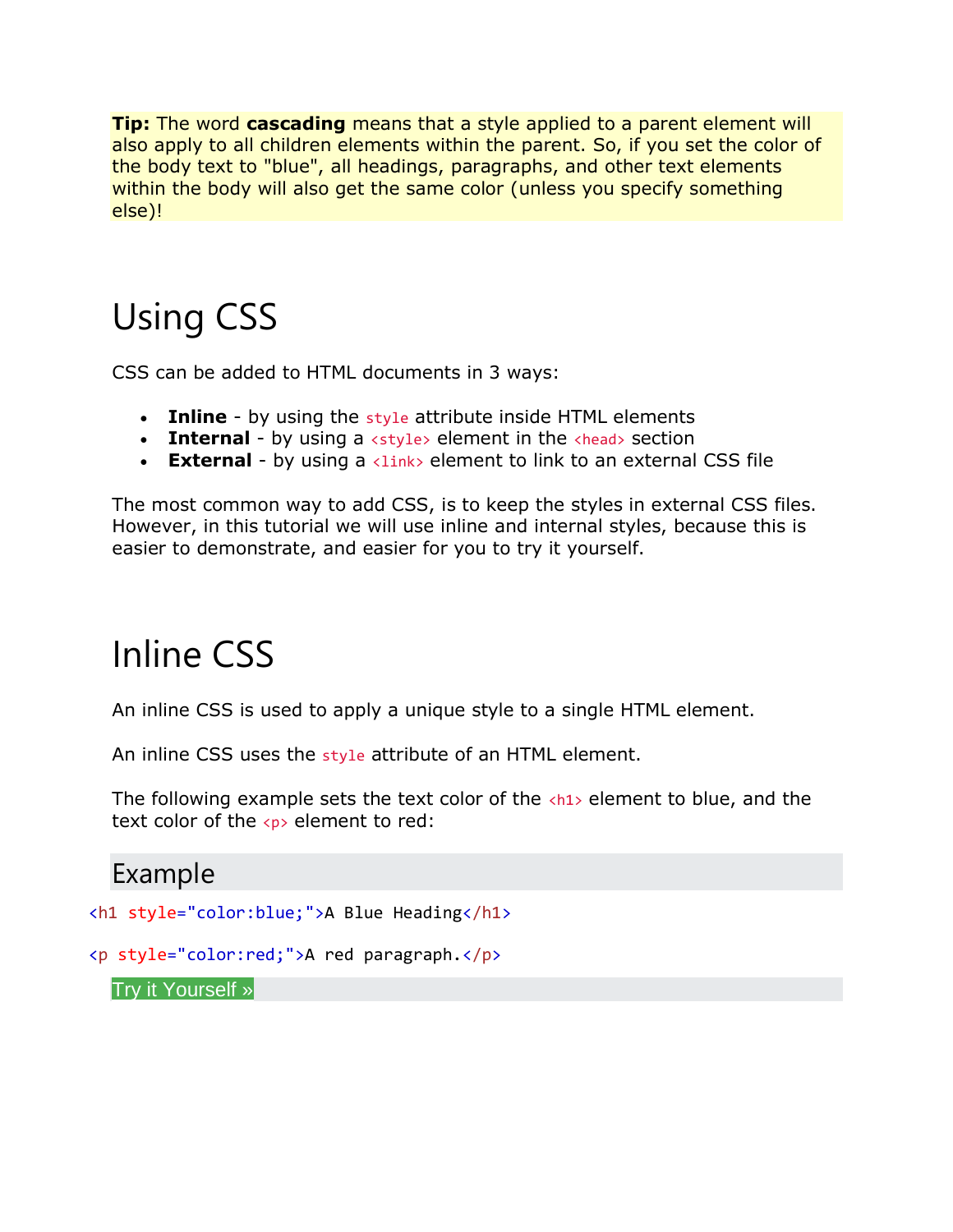### Internal CSS

An internal CSS is used to define a style for a single HTML page.

An internal CSS is defined in the  $\langle$ head> section of an HTML page, within a <style> element.

The following example sets the text color of ALL the  $\langle h1 \rangle$  elements (on that page) to blue, and the text color of ALL the  $\langle p \rangle$  elements to red. In addition, the page will be displayed with a "powderblue" background color:

#### Example

```
<!DOCTYPE html>
<html>
<head>
<style>
body {background-color: powderblue;}
h1 {color: blue;}
p {color: red;}
</style>
</head>
<body>
```

```
<h1>This is a heading</h1>
<p>This is a paragraph.</p>
```

```
</body>
</html>
```
Try it [Yourself](https://www.w3schools.com/html/tryit.asp?filename=tryhtml_css_internal) »

## External CSS

An external style sheet is used to define the style for many HTML pages.

To use an external style sheet, add a link to it in the <head> section of each HTML page:

#### Example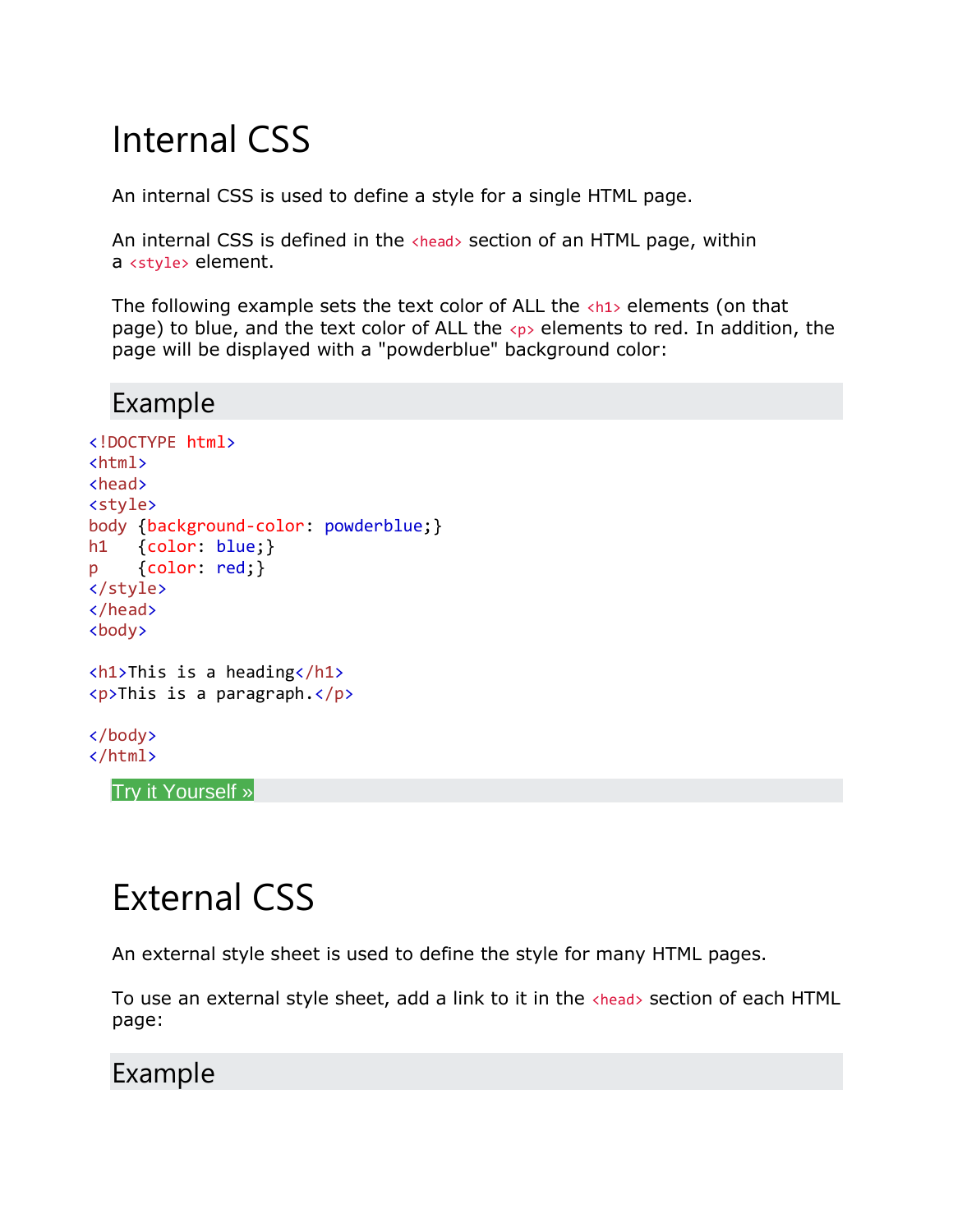```
<!DOCTYPE html>
<html>
<head>
   <link rel="stylesheet" href="styles.css">
</head>
<body>
\langle h1\rangleThis is a heading\langle h1\rangle<p>This is a paragraph.</p>
</body>
```
</html>

#### Try it [Yourself](https://www.w3schools.com/html/tryit.asp?filename=tryhtml_css_external) »

The external style sheet can be written in any text editor. The file must not contain any HTML code, and must be saved with a .css extension.

Here is what the "styles.css" file looks like:

```
"styles.css":
body {
   background-color: powderblue;
}
h1 \{color: blue;
}
p {
   color: red;
}
```
**Tip:** With an external style sheet, you can change the look of an entire web site, by changing one file!

## CSS Colors, Fonts and Sizes

Here, we will demonstrate some commonly used CSS properties. You will learn more about them later.

The CSS color property defines the text color to be used.

The CSS font-family property defines the font to be used.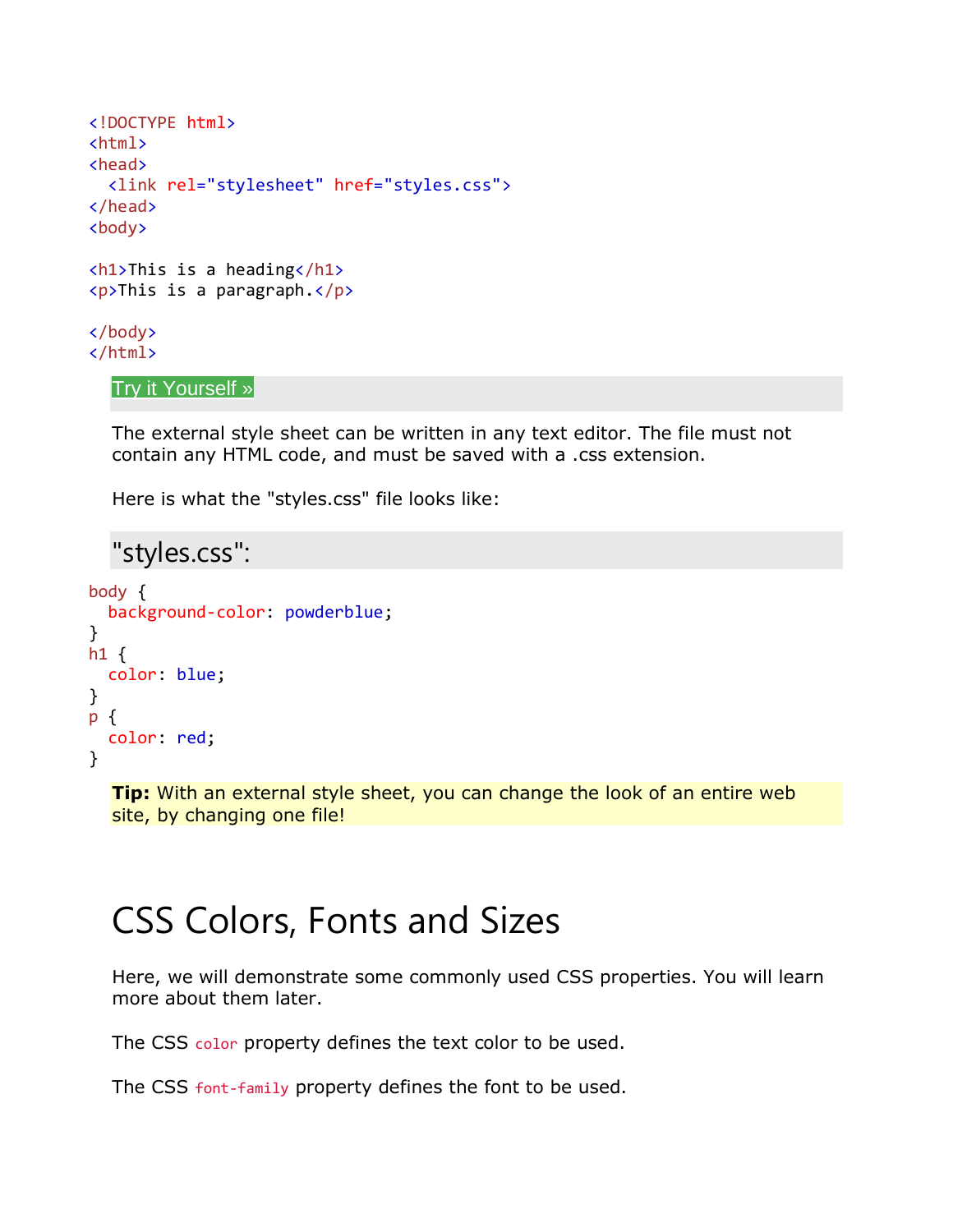The CSS font-size property defines the text size to be used.

### Example

Use of CSS color, font-family and font-size properties:

```
<!DOCTYPE html>
<html>
<head>
<style>
h1 \{ color: blue;
  font-family: verdana;
   font-size: 300%;
}
p {
  color: red;
  font-family: courier;
  font-size: 160%;
}
</style>
</head>
<body>
<h1>This is a heading</h1>
<p>This is a paragraph.</p>
</body>
</html>
```
Try it [Yourself](https://www.w3schools.com/html/tryit.asp?filename=tryhtml_css_fonts) »

### CSS Border

The CSS border property defines a border around an HTML element.

**Tip:** You can define a border for nearly all HTML elements.

#### Example

Use of CSS border property: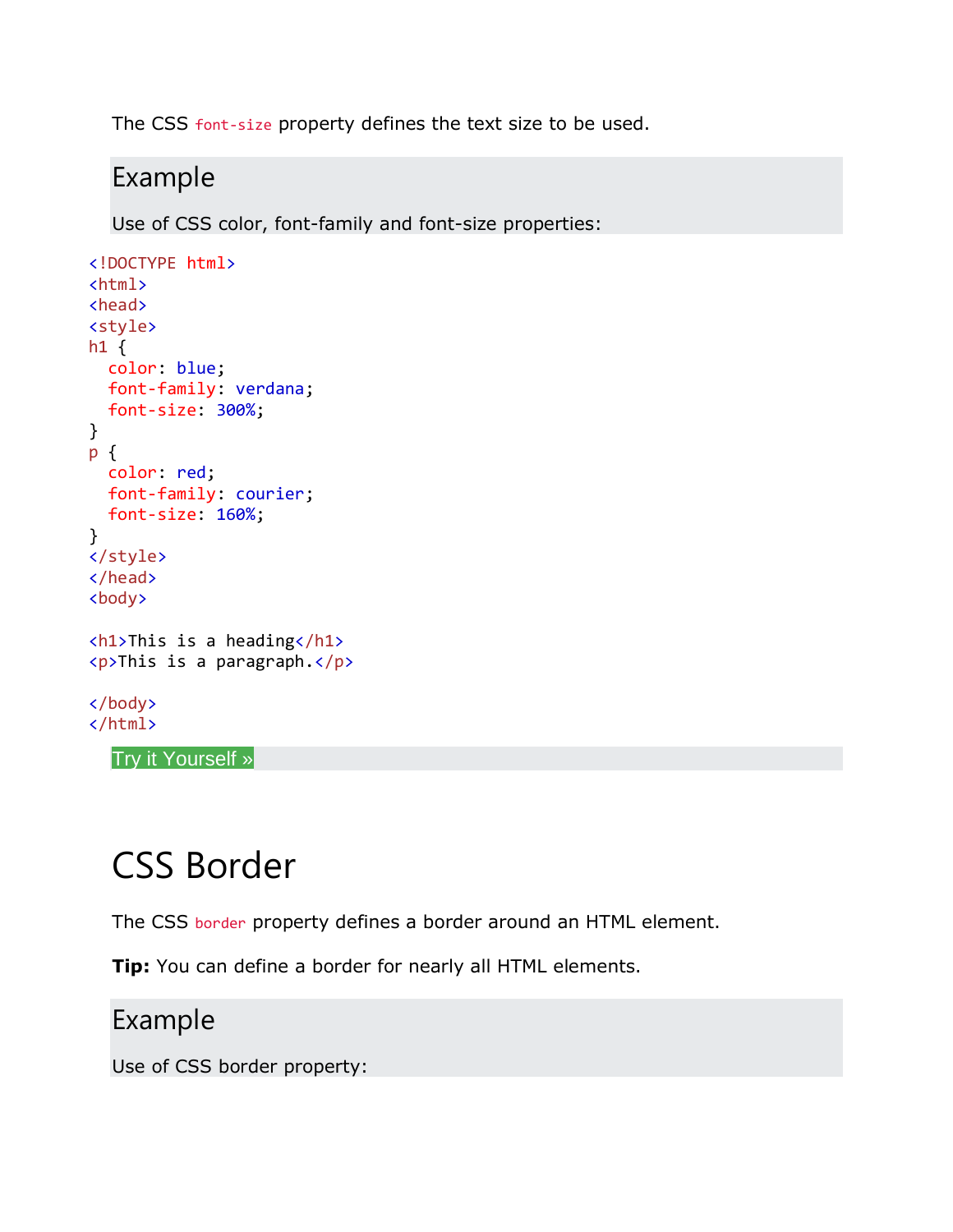```
p {
   border: 2px solid powderblue;
}
```
Try it [Yourself](https://www.w3schools.com/html/tryit.asp?filename=tryhtml_css_borders) »

### CSS Padding

The CSS padding property defines a padding (space) between the text and the border.

#### Example

Use of CSS border and padding properties:

```
p {
  border: 2px solid powderblue;
  padding: 30px;
}
```
Try it [Yourself](https://www.w3schools.com/html/tryit.asp?filename=tryhtml_css_padding) »

### CSS Margin

The CSS margin property defines a margin (space) outside the border.

#### Example

Use of CSS border and margin properties:

```
p {
  border: 2px solid powderblue;
   margin: 50px;
}
```
Try it [Yourself](https://www.w3schools.com/html/tryit.asp?filename=tryhtml_css_margin) »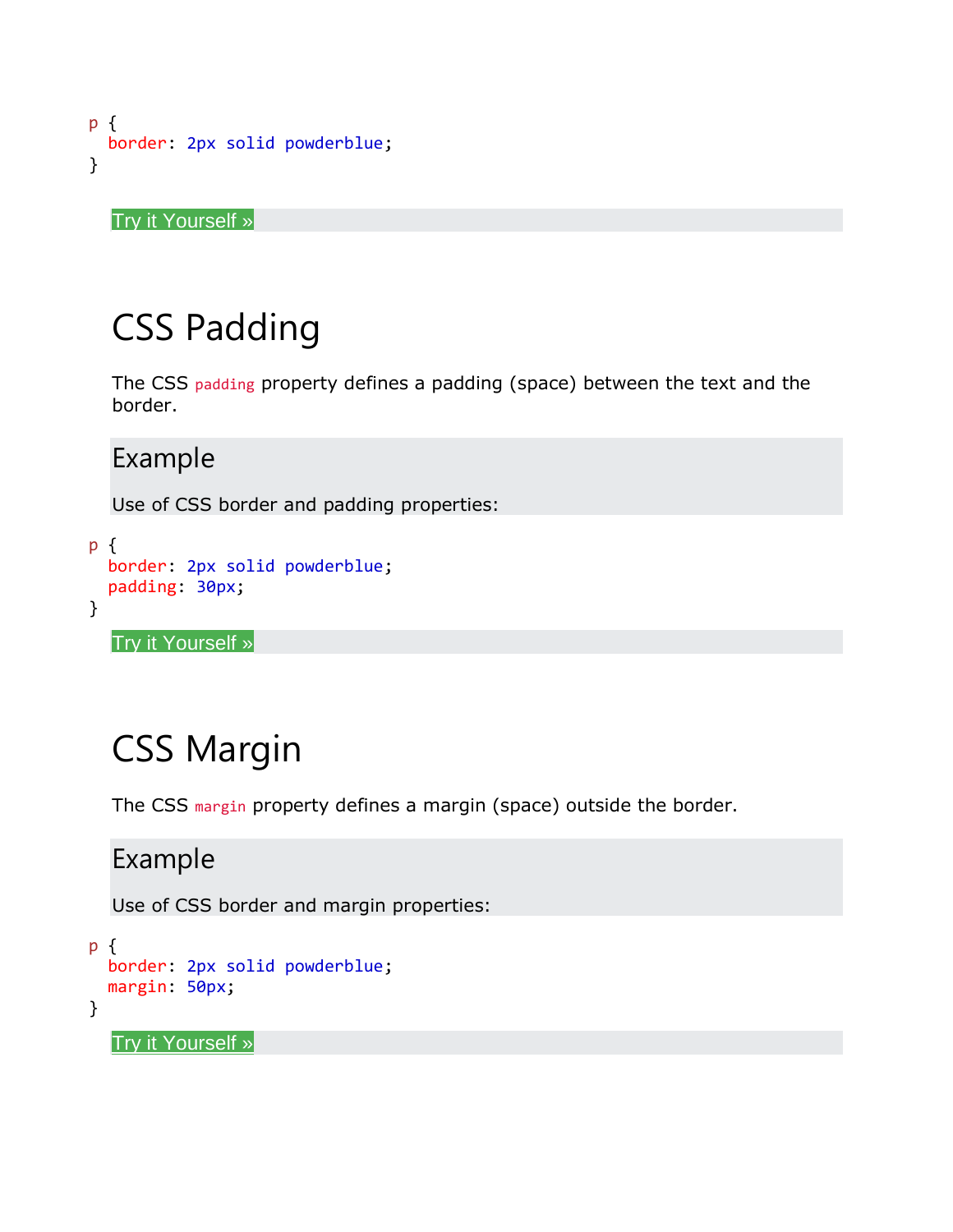## Link to External CSS

External style sheets can be referenced with a full URL or with a path relative to the current web page.

### Example

This example uses a full URL to link to a style sheet:

<link rel="stylesheet" href="https://www.w3schools.com/html/styles.css">

Try it [Yourself](https://www.w3schools.com/html/tryit.asp?filename=tryhtml_css_external_url) »

#### Example

This example links to a style sheet located in the html folder on the current web site:

<link rel="stylesheet" href="/html/styles.css">

Try it [Yourself](https://www.w3schools.com/html/tryit.asp?filename=tryhtml_css_external_relative) »

#### Example

This example links to a style sheet located in the same folder as the current page:

<link rel="stylesheet" href="styles.css">

Try it [Yourself](https://www.w3schools.com/html/tryit.asp?filename=tryhtml_css_external) »

You can read more about file paths in the chapter [HTML File Paths.](https://www.w3schools.com/html/html_filepaths.asp)

### Chapter Summary

- Use the HTML style attribute for inline styling
- Use the HTML <style> element to define internal CSS
- Use the HTML <link> element to refer to an external CSS file
- Use the HTML <head> element to store <style> and <link> elements
- Use the CSS color property for text colors
- Use the CSS font-family property for text fonts